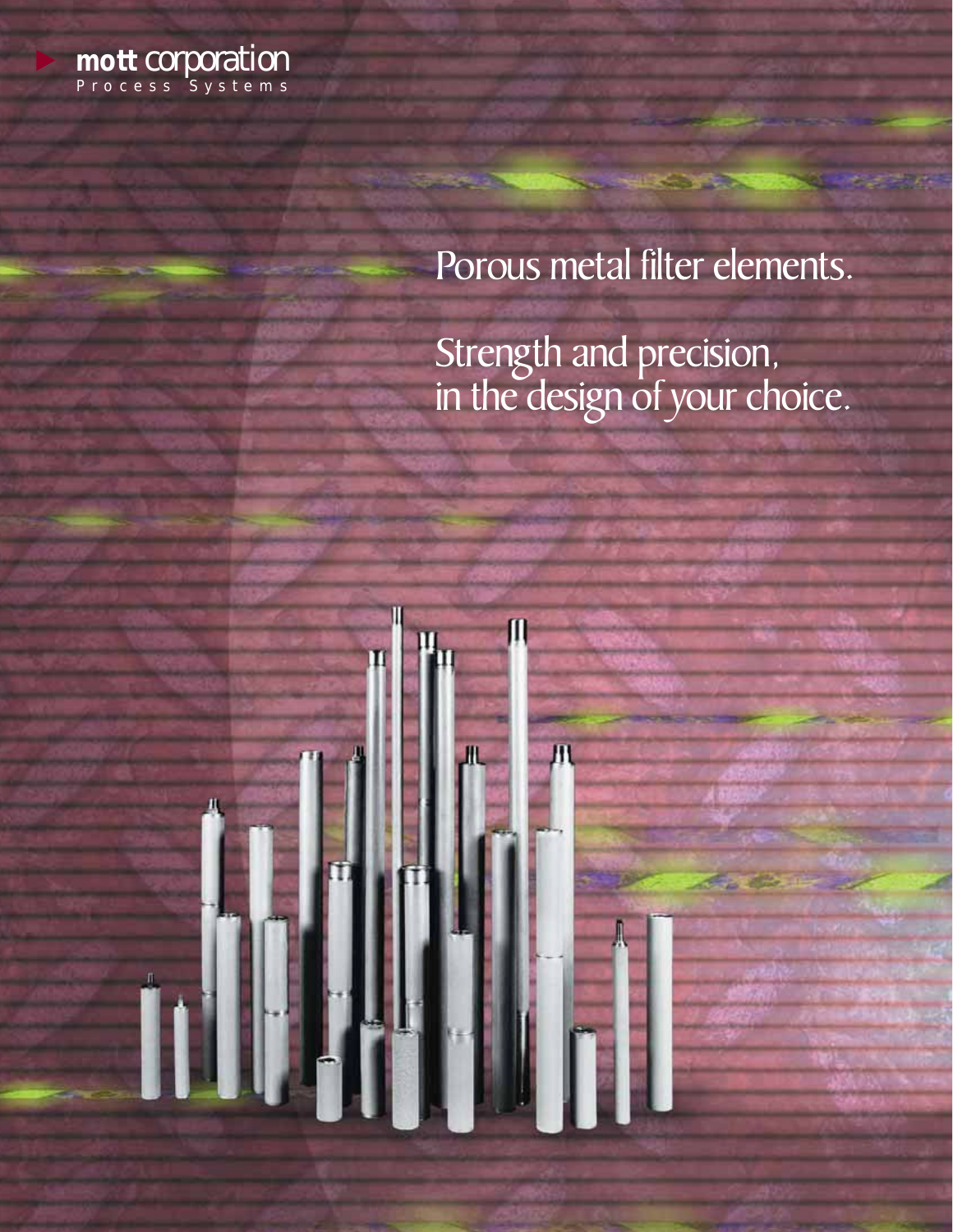# A general overview of Mott precision sintered porous metal filter elements.

## Introduction.

Mott Corporation manufactures standard filter elements in a broad range of materials and sizes, and with a selection of fittings, so they can be easily specified with the characteristics and configurations customers require. Mott can incorporate custom features or create completely original designs for specialized needs.

**High differential pressure capability** – Mott porous metal filter elements can be designed to withstand differential pressures over 3000 psi.

**Cleanable filter elements** – As part of permanent filtration installations, Mott elements can be effectively cleaned *in situ* in many applications. This is accomplished by a blowback system for gaseous applications or a backwash/backflush system for liquid applications. Mott engineers are highly experienced in designing and constructing such systems. Examples of these process filters are the LSI filters for liquid/solids applications and the GSV filter for gas/solids applications.

Contaminants can also be removed chemically by means of solvents, caustic wash, acid wash, as well as water, steam and air flush. Ultrasonic cleaning is used to remove chemically inert materials. Controlled-atmosphere fluid bed furnaces may also be used.

Mott precision porous metal filter elements may be cleaned and subsequently kept in continuous operation for years, where other types of elements would have to be replaced several times.

**High corrosion resistance** – While 316L stainless steel is the standard material of construction, Mott elements are available in a variety of materials for chemical compatibility with many liquids and gases. Other materials include: 304L, 310, 347 and 430 stainless steel; Hastelloy® B, B-2, C-22, C276, N and X; Inconel® 600, 625 and 690; Monel® 400, Nickel 200, Alloy 20 and titanium.

#### **High-Temperature Capability**

| <b>Material</b> | <b>Oxidizing</b> | <b>Atmospheres</b><br><b>Reducing or Neutral</b> |
|-----------------|------------------|--------------------------------------------------|
| 316L SS         | 750°F            | $1000\textdegree F$                              |
| 310 SS          | 1100°F           | 1500°F                                           |
| Inconel 600     | $1100^{\circ}F$  | 1500°F                                           |
| Hastelloy X     | $1450^{\circ}F$  | $1700^{\circ}$ F                                 |

Performance in reducing or neutral atmospheres is substantially greater due to the inherent strength of the material at elevated temperatures.

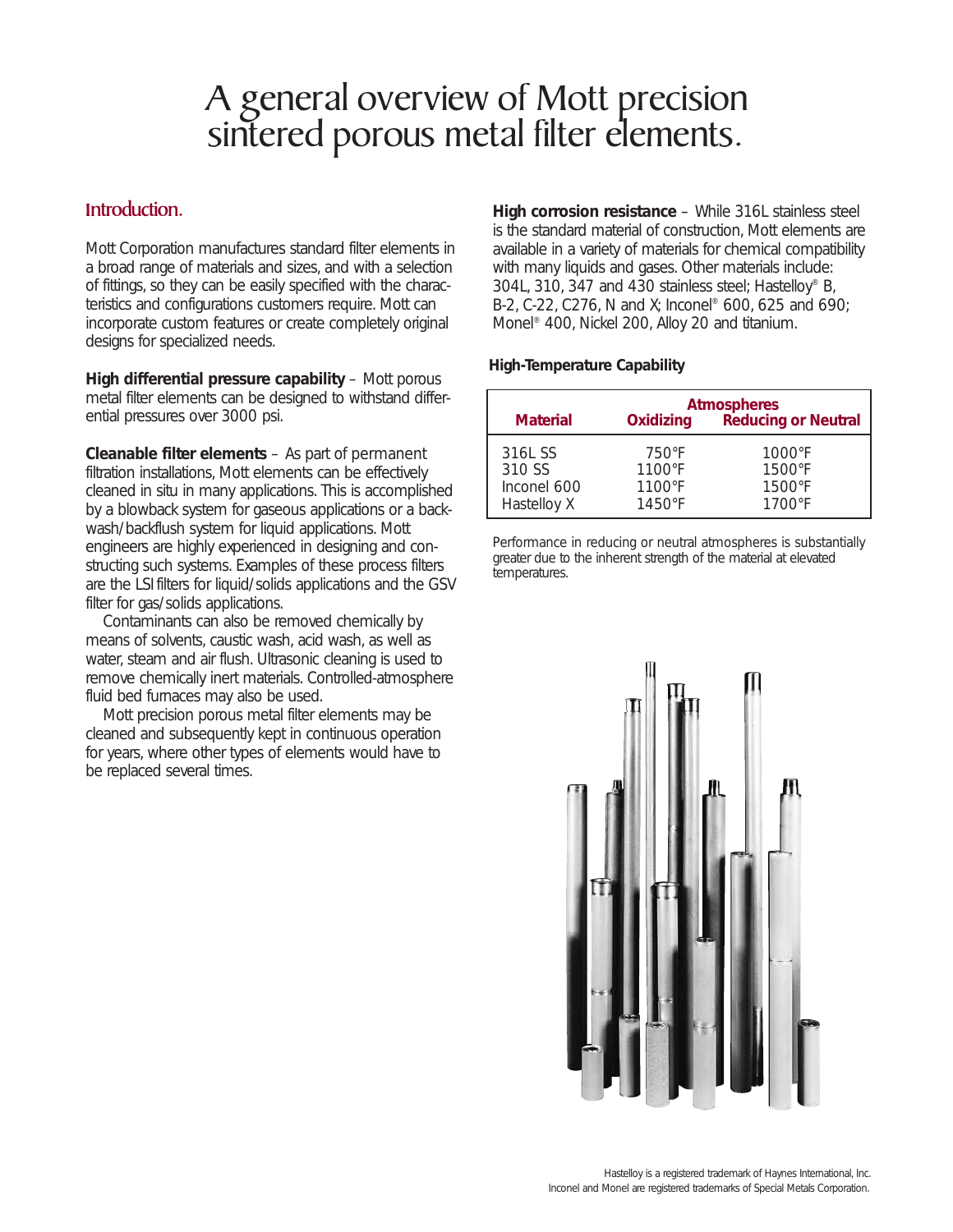# Mott precision rolled and welded porous metal elements.



## Construction features.

Mott manufactures filtration elements in a wide variety of configurations including open-end, closed-end, and with welded hardware and fittings. Our sales staff and engineers can adapt standard product or customize a design to meet your specific process needs. Contact Mott to review your requirements.

# Materials of construction.

Standard materials of construction for rolled and welded elements are 316L stainless steel porous media, with 316 stainless steel hardware. Alternate materials are also available.

# Element diameters.

Diameters, other than the standards listed, are available on special order. Consult the factory to discuss your specific requirements. Standard diameters are: 1", 1½", 2", 21/<sub>2</sub>", 2<sup>3</sup>/<sub>4</sub>" and 3".

# Hex nipple open end connections.

Hex nipple sizes, other than the standards shown, are available on special order. Alternate sizes available:

| <b>Element</b>  | <b>Standard</b>      | <b>Alternate</b>                           |
|-----------------|----------------------|--------------------------------------------|
| <b>Diameter</b> | <b>Hex Nipple</b>    | <b>Hex Nipple Sizes</b>                    |
| 1"              | 1/4" NPT             | $1/2$ " NPT $3/4$ " NPT                    |
| 2"              | $1/2$ " NPT          | $3/4$ " NPT 1" NPT                         |
| $2^{1/2}$ "     | $1"$ NPT             | 1 <sup>1</sup> / <sub>2</sub> " NPT 2" NPT |
| $2^{3/4}$ "     | $1"$ NPT             | 11/2" NPT 2" NPT                           |
| 3"              | $1\frac{1}{2}$ " NPT | $2"$ NPT                                   |

Smaller sizes may also be specified, if required.

In addition to precision rolled and welded elements, Mott Corporation supplies elements made with Mott seamless porous tube media, which are available in smaller diameters from 1/4" to 1" standard, with specials up to 2" diameter.

## Rolled and welded porous metal element variables.

| <b>Element Diameter</b><br><b>Diameter</b> | Code |  |
|--------------------------------------------|------|--|
| 1"                                         | 16   |  |
| $11/4$ "                                   | 20   |  |
| $11/2$ "                                   | 24   |  |
| 2"                                         | 32   |  |
| $2^{1/2}$ "                                | 40   |  |
| 3"                                         | 48   |  |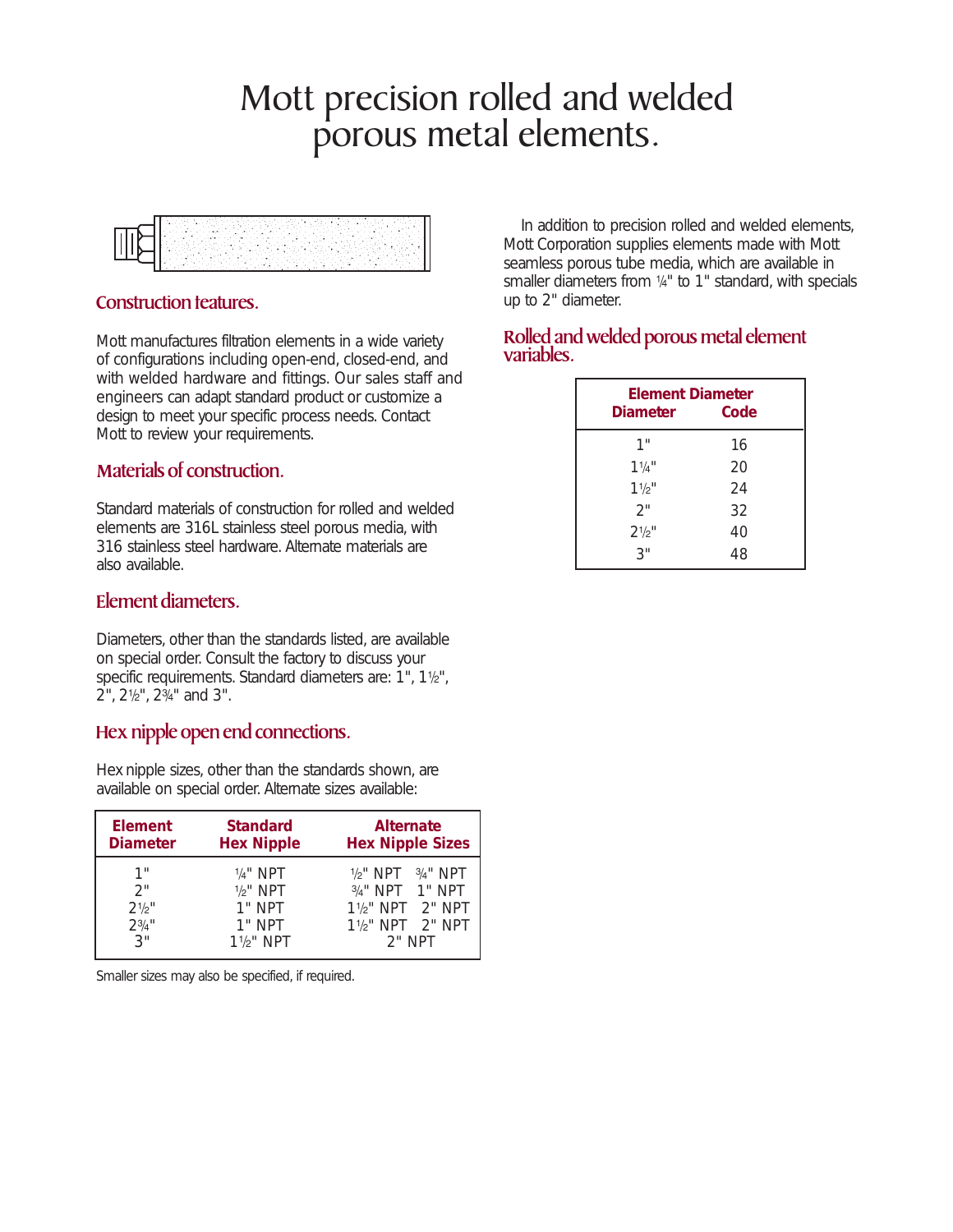# Mott precision double open end gasket sealed cartridges.

# Interchangeable replacement cartridges.



### **Specifications.**

- 21/<sub>2</sub>" diameter
- 10" 20" 30" nominal lengths
- 316L stainless steel porous media
- 300 Series stainless steel hardware
- Standard: 0.039" wall media grade 0.2 0.047" wall media grades 0.5, 1 0.062" wall media grades 2, 5, 10, 20 0.078" wall media grade 40 0.093" wall media grade 100
- Media grades in liquid/solids separation applications: 0.2, 0.5, 1, 2, 5, 10, 20, 40, and 100

### **Maximum differential pressure.**

- Standard: Outside-in pressure for media grades 0.2-100 is 50 psi Inside-out\* pressure for media grades 0.2-100 is 40 psi
- Spring reinforced "R" Outside-in pressure for media grades 0.2-40 is 250 psi Outside-in pressure for media grade 100 is 150 psi Inside-out\* pressure for media grades 0.2-100 is 40 psi

\*Inside-out limit due to possible gasket bypass.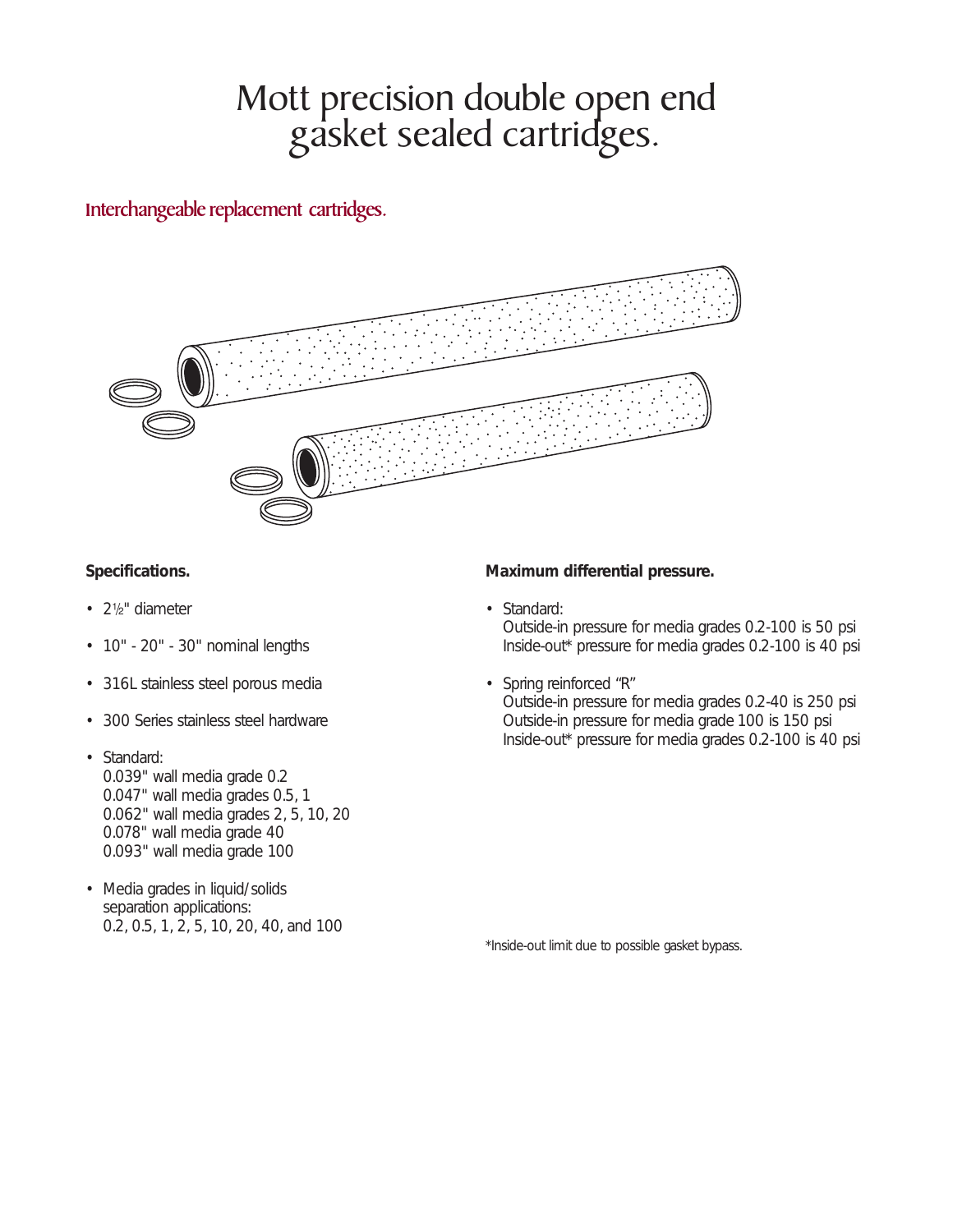## Double open end gasket sealed porous metal cartridges – interchangeable cross reference catalog numbers.

#### **Commercial Filters Division (CFD and Mott Catalog Numbers are Identical)**

| 10"        | <b>Nominal Lengths</b><br>20" | 30"     |
|------------|-------------------------------|---------|
| $0.2$ PY10 | 0.2PY20                       | 0.2PY30 |
| $0.5$ PY10 | 0.5PY20                       | 0.5PY30 |
| 1PY10      | 1PV20                         | 1PY30   |
| 2PY10      | $2$ PY $20$                   | 2PY30   |
| 5PY10      | 5PY20                         | 5PY30   |
| 10PY10     | 10PY20                        | 10PY30  |
| 20PY10     | 20PY20                        | 20PY30  |
| 40PY10     | 40PY20                        | 40PY30  |
| 100PY10    | 100PY20                       | 100PY30 |

#### **Cuno Division Poro-Klean**

| Cuno                                                                                         | Mott                                                                                      |  |
|----------------------------------------------------------------------------------------------|-------------------------------------------------------------------------------------------|--|
| 10" Nominal Length                                                                           |                                                                                           |  |
| 50387-01/-06-41-0051<br>50387-01/-06-41-0101<br>50387-01/-06-41-0201<br>50387-01/-06-41-0401 | 0.2PF10<br>$0.5$ PF10<br>1PF10<br>2PF10<br>5PF10<br>10PF10<br>20PF10<br>40PF10<br>100PF10 |  |
| 20" Nominal Length                                                                           |                                                                                           |  |
| 50387-02/-07-41-0051<br>50387-02/-07-41-0101<br>50387-02/-07-41-0201<br>50387-02/-07-41-0401 | 0.2PF20<br>0.5PF20<br>1PF20<br>2PF20<br>5PF20<br>10PF20<br>20PF20<br>40PF20<br>100PF20    |  |

#### **Pall Trinity Corp.**

| Pall                                                                                                 | Mott                                                                                   |
|------------------------------------------------------------------------------------------------------|----------------------------------------------------------------------------------------|
| 10" Nominal Length                                                                                   |                                                                                        |
| MCS 1001 PC<br>MCS 1001 PD<br>MCS 1001 PF<br><b>MCS 1001 PF</b><br>MCS 1001 PG<br><b>MCS 1001 PH</b> | 100PP10<br>40PP10<br>20PP10<br>10PP10<br>5PP10<br>2PP10<br>1PP10<br>0.5PP10<br>0.2PP10 |

## **Filterite Division Dynalloy Porous Cartridges**

| <b>Filterite</b>                        | <b>Mott</b>                 |
|-----------------------------------------|-----------------------------|
|                                         | 10" Nominal Length          |
| PSC 0.5 x10                             | 0.2PS10<br>0.5PS10<br>1PS10 |
| PSC 2 x 10<br>PSC 5 x 10<br>PSC 10 x 10 | 2PS10<br>5PS10<br>10PS10    |
| PSC 25 x 10<br>PSC 50 x 10              | 20PS10<br>40PS10<br>100PS10 |
|                                         | 20" Nominal Length          |
| PSC 0.5 x 20                            | 0.2PS20<br>0.5PS20<br>1PS20 |
| PSC 2 x 20<br>PSC 5 x 20<br>PSC 10 x 20 | 2PS20<br>5PS20<br>10PS20    |
| PSC 25 x 20<br>PSC 50 x 20              | 20PS20<br>40PS20<br>100PS20 |
|                                         | 30" Nominal Length          |
| PSC 0.5 x 30                            | 0.2PS30<br>0.5PS30<br>1PS30 |
| PSC 2 x 30<br>PSC 5 x 30<br>PSC 10 x 30 | 2PS30<br>5PS30<br>10PS30    |
| PSC 25 x 30<br>PSC 50 x 30              | 20PS30<br>40PS30<br>100PS30 |

#### **Spring Reinforced Cartridges (Add R Suffix to Mott Catalog Number) (Examples: 5PFR10, 2PPR10, 20PSR30, 10PYR20)**

| Gaskets (two per cartridge) |            |            |            |  |  |
|-----------------------------|------------|------------|------------|--|--|
| <b>Material</b>             | PF & PP    | PΥ         | <b>PS</b>  |  |  |
|                             | <b>CPN</b> | <b>CPN</b> | <b>CPN</b> |  |  |
| Neoprene                    | 280107-63  | 280106-63  | 280111-63  |  |  |
| $Teflon^*$                  | 280107-64  | 280106-64  | 280111-64  |  |  |
| Viton A                     | 280107-65  | 280106-65  | 280111-65  |  |  |
| Buna N                      | 280107-66  | 280106-66  | 280111-66  |  |  |
| FPDM*                       | 280107-71  | 280106-71  | 280111-71  |  |  |

\*Ethylene Propylene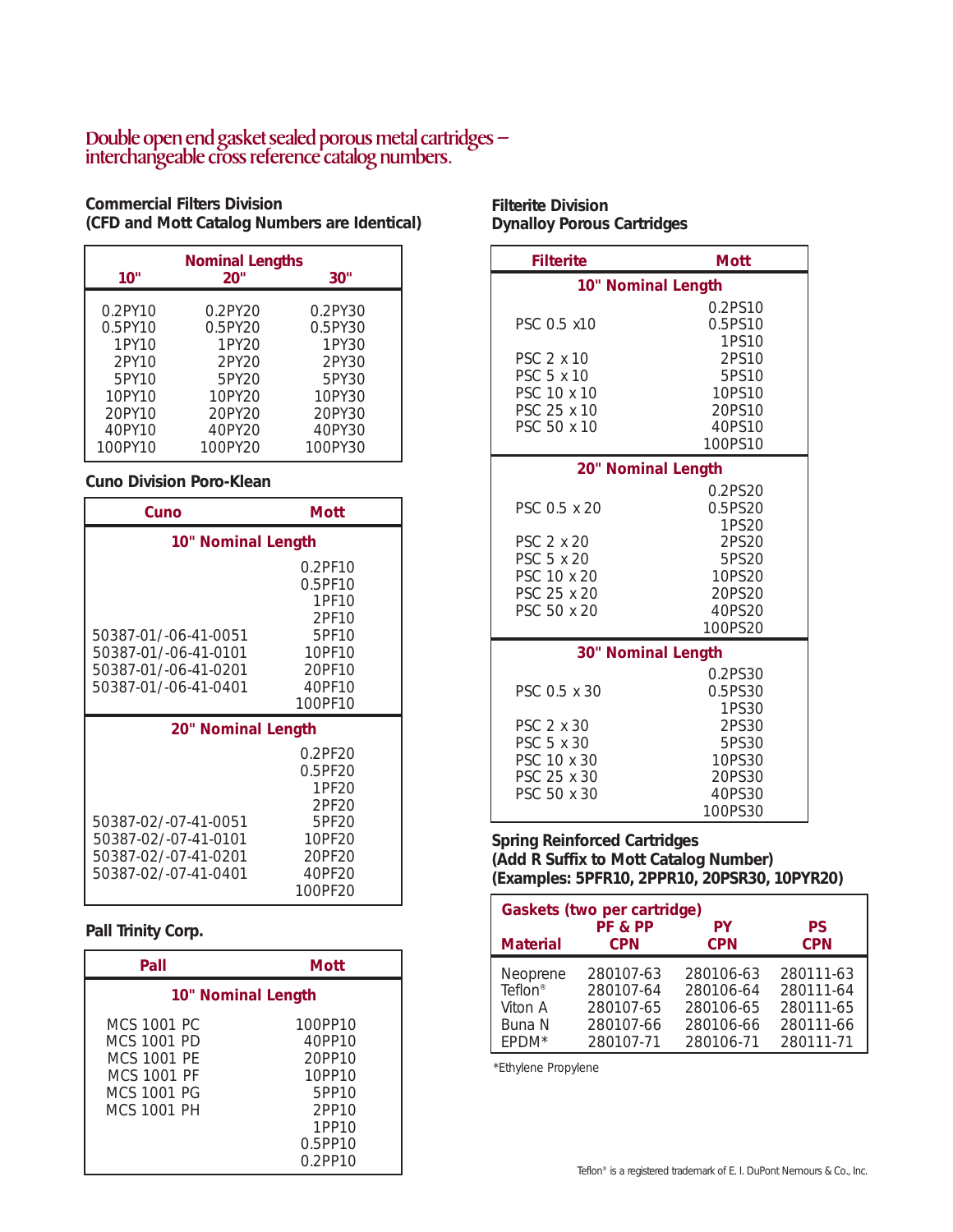Mott filter elements can be selected and ordered with the exact combinations of sizes, connections, materials and filter ratings that are desired for specific applications. Two series are available: 2200 rolled and welded elements; 2300 seamless elements.

# **Ordering Information**

| <u>oraonny monination</u>                                          |                                                                                                   |          |                                                            |                      |                                                                                                      |               |                                                     |                                                                                                           |                                                                                            |                      |
|--------------------------------------------------------------------|---------------------------------------------------------------------------------------------------|----------|------------------------------------------------------------|----------------------|------------------------------------------------------------------------------------------------------|---------------|-----------------------------------------------------|-----------------------------------------------------------------------------------------------------------|--------------------------------------------------------------------------------------------|----------------------|
| <b>Element</b><br><b>Series</b>                                    |                                                                                                   | Code     | <b>Element</b><br><b>Diameter</b>                          | Code                 | <b>Open End Connection</b>                                                                           |               | Code                                                | Open<br><b>End Size</b>                                                                                   | Code                                                                                       | Code                 |
| 2200<br>2300                                                       |                                                                                                   | 22<br>23 | $^{1}/_{4}$ "<br>3/8"                                      | 04<br>06             | NPT Hex Nipple                                                                                       |               | A                                                   | NPT or<br>Pipe (P)                                                                                        |                                                                                            |                      |
| Specifications:<br>2200-rolled & welded<br>Sizes $11/2 - 4''$ dia. |                                                                                                   |          | $\frac{1}{2}$ "<br>$^{5}/\mathrm{g}^{11}$<br>$3/4$ "<br>1" | 08<br>10<br>12<br>16 | Female NPT Hex<br><b>NPT Nipple</b>                                                                  |               | B<br>$C^*$                                          | $^{1}/\mathrm{g}^{1}$<br>$^{1}/_{4}$ "<br>$^{3}/_{8}$ "<br>$^{1}/_{2}$ "                                  | 02<br>04<br>06<br>08                                                                       |                      |
| Media<br>Grade                                                     | Wall<br><b>Thickness</b>                                                                          |          | $1^{1}/4$ "<br>$1^{1}/2$ "<br>2"                           | 20<br>24<br>32       | Schedule 40<br>Venturi NPT                                                                           | <b>NPT</b>    | D                                                   | $\frac{3}{4}$ <sup>1</sup><br>1"<br>$1^{1}/4$ "                                                           | 12<br>16<br>20                                                                             |                      |
| 0.2<br>0.5<br>1                                                    | .039"<br>.047"<br>.047"                                                                           |          | $2^{1}/2$ "<br>$2^9/16"$<br>$2^{3}/4"$                     | 40<br>41<br>44       | <b>Hex Nipple</b><br>Plain Pipe<br>Schedule 40                                                       |               | $\mathsf{E}^{\star}$                                | $1^{1}/2$ "<br>$2^{\degree}$                                                                              | 24<br>32                                                                                   |                      |
| $2 - 20$<br>40 & 60<br>100                                         | .062"<br>.078"<br>.093"                                                                           |          | 3"<br>$3^{1}/2$ "<br>4"                                    | 48<br>56<br>64       | Pipe Socket Weld<br>3000 # Class                                                                     |               | F                                                   |                                                                                                           |                                                                                            |                      |
| 2300-seamless<br>Sizes $\frac{3}{8}$ -2" dia.                      |                                                                                                   |          |                                                            |                      | Plain Tube                                                                                           |               | $G^{\star\star}$                                    | Tube Dia. (D)<br>$^{1}/\mathrm{g}^{1}$                                                                    | 02                                                                                         |                      |
| Element<br>Diameter                                                | Media<br>Grade                                                                                    |          | Wall<br><b>Thickness</b>                                   |                      | Tube Socket Weld                                                                                     |               | $\overline{H}$                                      | $\frac{1}{4}$ <sup>1</sup><br>$^{3}/_{8}$ "<br>$^{1}/_{2}$ "<br>$^{3}/_{4}$ "                             | 04<br>06<br>08<br>12                                                                       |                      |
| $3/8 - 3/4$ "<br>$3/8 - 3/4$ "<br>$3/8 - 3/4$ "                    | $0.2 - 20$<br>40<br>100                                                                           |          | .062"<br>.078"<br>.093"                                    |                      | CompressionTube<br>Union                                                                             |               | J                                                   | 1"<br>$1^{1}/4$ "<br>$1^{1}/2$ "<br>2"                                                                    | 16<br>20<br>24<br>32                                                                       |                      |
| 1"<br>>1"                                                          | All<br>All                                                                                        |          | .125"<br>Consult<br>factory                                |                      | Straight Thread<br>Metallic Seal<br>Internal Hex Drive                                               |               | $\mathsf{K}^{\mathsf{x}}$                           | Thread (D)<br>$\frac{3}{8}$ "-24"                                                                         | 06                                                                                         |                      |
|                                                                    |                                                                                                   |          |                                                            |                      | Straight Thread<br>O-Ring Seal<br>(Adapts to MS-33649,<br>AND 10049, AND 10050,<br>JIC & SAE ports.) | ᄒ<br>며        | L                                                   | Thread (D)<br>$\frac{7}{16}$ "-20 <sup>i</sup> "<br>$\frac{9}{16}$ "-18"<br>$3/4$ "-16"<br>$11/16" - 12"$ | Thrd.<br>$15/16" - 12"$<br>07<br>09<br>$15/8" - 12"$<br>12 17/8"-12"<br>$17 \t21/21 - 121$ | 21<br>26<br>30<br>40 |
|                                                                    |                                                                                                   |          |                                                            |                      | Straight Thread<br>Special                                                                           | $\frac{1}{2}$ | $M^x$                                               | Thread (D)<br>$1^{1}/2$ "-6"                                                                              | 24                                                                                         |                      |
|                                                                    |                                                                                                   |          |                                                            |                      | Straight Thread<br>Special                                                                           | ≑ा∎∏          | $N^x$                                               | Thread (D)<br>$3/4 - 16$                                                                                  | 12                                                                                         |                      |
|                                                                    |                                                                                                   |          |                                                            |                      | O-Ring Seal Shank                                                                                    |               | $P^*$                                               | Nominal Dia.<br>$^{1}/2$ "<br>$^{3}/4$ "<br>1"                                                            | Dia.<br>08<br>$1^{1}/4$ "<br>12<br>$1^{1}/2$ "<br>2"<br>16                                 | 20<br>24<br>32       |
| Specify length.<br>$\star\,\star$<br>Χ                             | Specify length and wall thickness.<br>Specify thread length.<br>Specify element flange thickness. |          |                                                            |                      | Flange Tube Sheet<br>Mount                                                                           |               | $\overline{O}$                                      | Bore (D)<br>1 <sup>5</sup> /8''<br>$2^{1}/8$ "<br>$2^{5}/8"$                                              | 26<br>34<br>42                                                                             |                      |
|                                                                    |                                                                                                   |          |                                                            |                      | Pipe Flange Mount                                                                                    |               | $R^{\bullet}$                                       | Pipe Size (P)<br>$\frac{1}{2}$ "<br>3/4"                                                                  | Pipe<br>$2^{\mathsf{h}}$<br>08<br>3"<br>12                                                 | 32<br>48             |
|                                                                    |                                                                                                   |          |                                                            |                      | RTJ Pipe<br>Flange Mount                                                                             |               | $S^{\bullet}$                                       | 1"<br>$1^{1}/4"$<br>$1^{1}/2$ "                                                                           | 4"<br>16<br>6"<br>20<br>24                                                                 | 64<br>96             |
|                                                                    |                                                                                                   |          |                                                            |                      | Open End                                                                                             |               | $\mathsf{X}% _{0}^{\prime}=\mathsf{X}_{0}^{\prime}$ |                                                                                                           |                                                                                            |                      |

**—**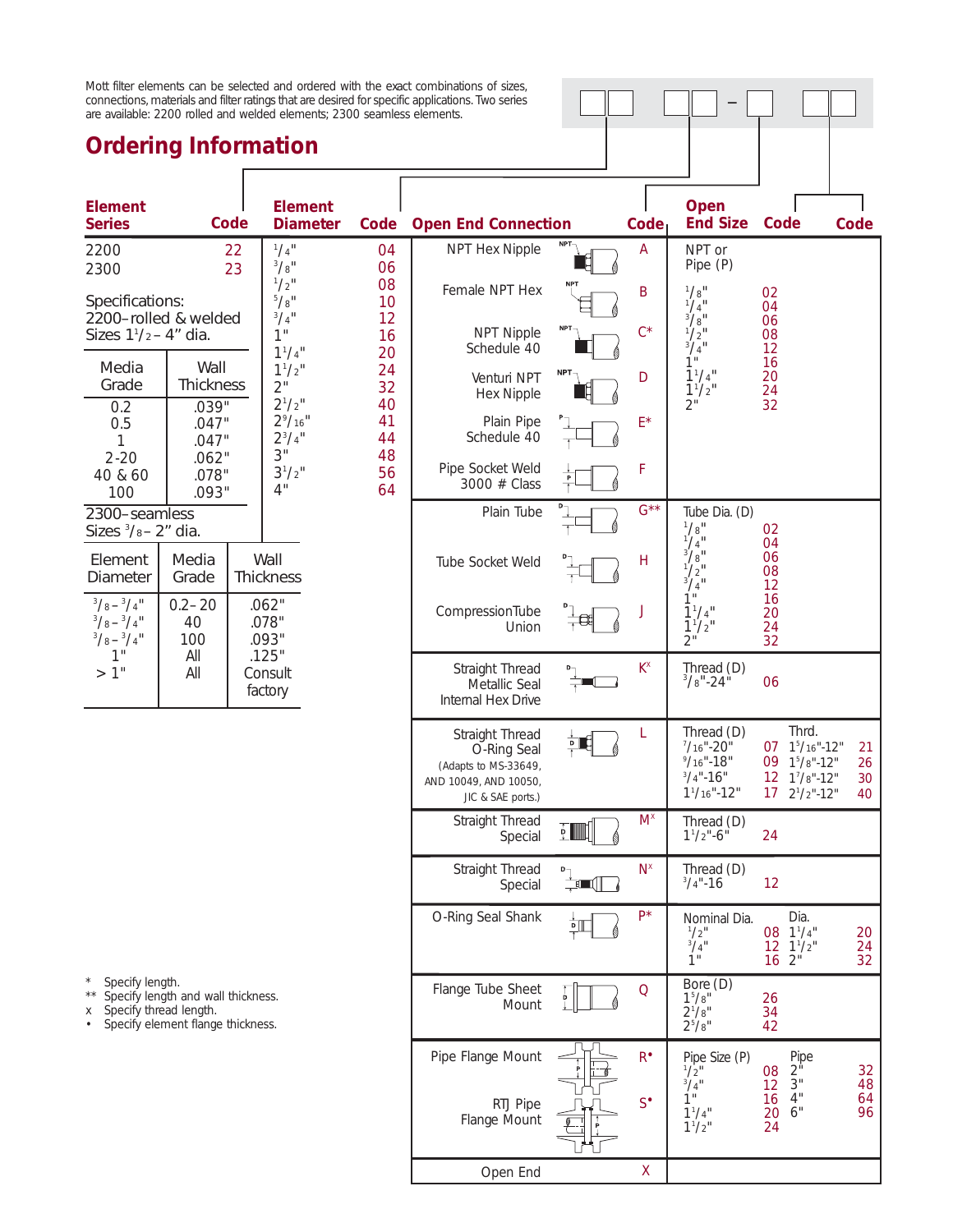

#### **Examples:**

#### **2312–A08–06–A00–20–AA**

denotes a Series 2300 seamless filter element, 34" diameter, with a 1/<sub>2</sub>" NPT hex nipple open end, 6" porous length, plain blind end, media grade 20 and 316L stainless steel for all components.

#### **2224–N12–18–A00–20–AB (N = 11 /2" Length)**

denotes a Series 2200 rolled and welded filter element,  $1\frac{1}{2}$ " diameter, with a special  $\frac{3}{4}$  – 16 straight thread open end, 18" porous length, plain solid blind end, media grade 20, 316L stainless steel porous media and 316 stainless steel hardware.

#### **2244–M24–36–B08–10–GD (M = 25 /8" Length)**

denotes a Series 2200 rolled and welded filter element,  $2\frac{3}{4}$ " diameter, with a special 1<sup>1</sup>/<sub>2</sub> – 6 straight thread open end, 36" porous length, 1/2" hex nut on the blind end, media grade 10, 430 stainless steel porous media and 304 stainless steel hardware.

#### **2240–Q42–60–H21A–2–AB**

denotes a Series 2200 rolled and welded filter element, 2½<sup>™</sup> diameter, with a 2<sup>5</sup>/<sub>®</sub> diameter flanged open end, 60" porous length, 1%<sub>16</sub> diameter stabilizer 3" long on the blind end, media grade 2, 316L stainless steel porous media and 316 stainless steel hardware.

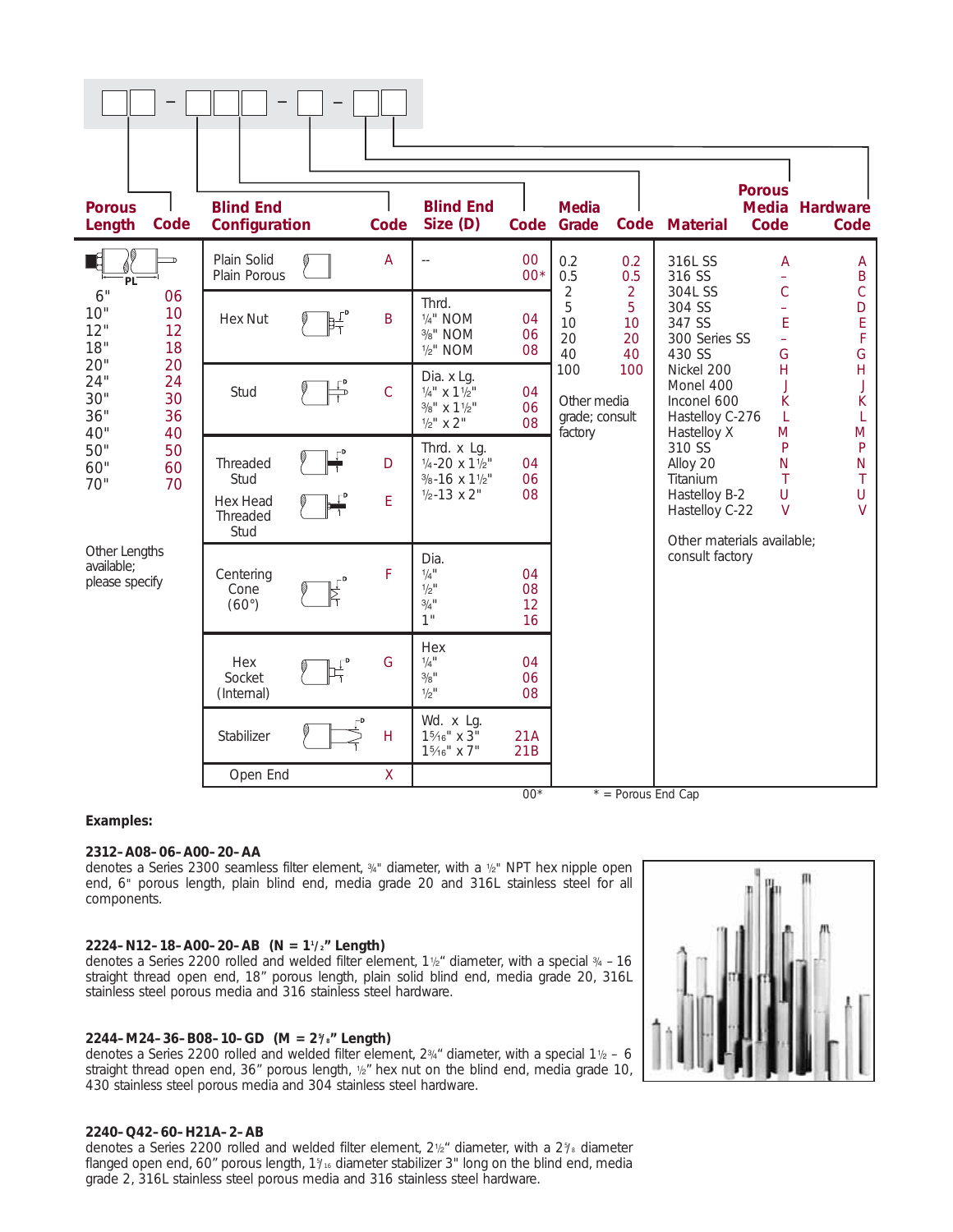# Typical properties of Hastelloy<sup>®</sup> C276 filter elements.

#### **Hastelloy C276 Rolled and Welded Filter Element Dimensions**

| <b>Media</b><br>Grade | <b>Cartridge Wall</b><br>Thickness (in.)<br>$(\pm 0.005)$ in.) | <b>Standard</b><br>Cartridge<br>Diameters (in.) |
|-----------------------|----------------------------------------------------------------|-------------------------------------------------|
| 0.5                   | 0.030, 0.047                                                   | 1, 2, 2.5, 3                                    |
|                       | 0.047, 0.062                                                   | 1, 2, 2.5, 3                                    |
| $\mathcal{D}$         | 0.062                                                          | 2, 2.5, 3                                       |
| 5                     | 0.062                                                          | 2, 2.5, 3                                       |
| 10                    | 0.062                                                          | 2, 2.5, 3                                       |

**NOTE:** Cartridges are welded to make 10" to 80" standard lengths. Other diameters and longer lengths are available.

# **Hastelloy C276 Elements, Air Permeability** 10 Pressure Drop (psi) **Pressure Drop (psi) 0.5 2** 1 **5 10** 100 1000 **Air Flow Rate (scfm/ft<sup>2</sup> )**

#### **Typical Tensile Properties of Hastelloy C276 Rolled and Welded Filter Elements**

| <b>Media</b><br>Grade | 0.2% Yield<br><b>Strength</b><br>(psi) | <b>Ultimate</b><br><b>Tensile</b><br><b>Strength</b><br>(psi) | <b>Percent</b>           | <b>Modulus</b><br><b>Elongation (Million psi)</b> |
|-----------------------|----------------------------------------|---------------------------------------------------------------|--------------------------|---------------------------------------------------|
| 0.5<br>2<br>5<br>10   | 24,000<br>15,000<br>10,000<br>6,500    | 27,000<br>17,000<br>12,000<br>8,000                           | 1.3<br>1.3<br>1.4<br>1.4 | 10<br>5                                           |

#### **NOTES:**

• The permeability values may vary ±15%. Tensile properties are typical values.

- Hastelloy C276 porous media may be used up to 1000°F. The maximum service temperature will depend on the environment. Please consult factory for further details.
- The suggested applications of Hastelloy C276 alloy contained in this publication are based on information available in open literature. Mott Corporation does not make any warranties or assume any legal liability for its accuracy, completeness or usefulness.

| <b>Media</b><br>Grade | <b>Cartridge Wall</b><br>Thickness (in.)<br>$(\pm 0.020)$ in.) | Cartridge<br>Diameters (in.)<br>$(+5\%; -1\%)$ |
|-----------------------|----------------------------------------------------------------|------------------------------------------------|
| 0.5                   | $0.062 - 0.125$                                                | $0.375 - 1.0$                                  |
| $\mathbf{1}$          | $0.062 - 0.125$                                                | $0.375 - 1.0$                                  |
| 2                     | $0.062 - 0.125$                                                | $0.375 - 1.0$                                  |
| 5                     | $0.062 - 0.125$                                                | $0.375 - 1.0$                                  |
| 10                    | $0.062 - 0.125$                                                | $0.375 - 1.0$                                  |
| 20                    | $0.062 - 0.125$                                                | $0.5 - 1.0$                                    |
| 40                    | $0.078 - 0.125$                                                | $0.5 - 1.0$                                    |
| 100                   | $0.093 - 0.125$                                                | $0.5 - 1.0$                                    |

**Hastelloy C276 Seamless Filter** 

**Element Dimensions**

**NOTE:** Maximum length is 24". Tubes are welded to make longer lengths.

#### **Hastelloy C276 Elements, Water Permeability**



#### **Typical Applications of Hastelloy C276**

- Bleach plants in Paper and Pulp Industry
- Components exposed to sour gas
- Flue-gas desulfurization
- Sulfuric acid environment
- Petrochemical plants
- Organic chloride production
- Food processing equipment
- Sea water and brine solutions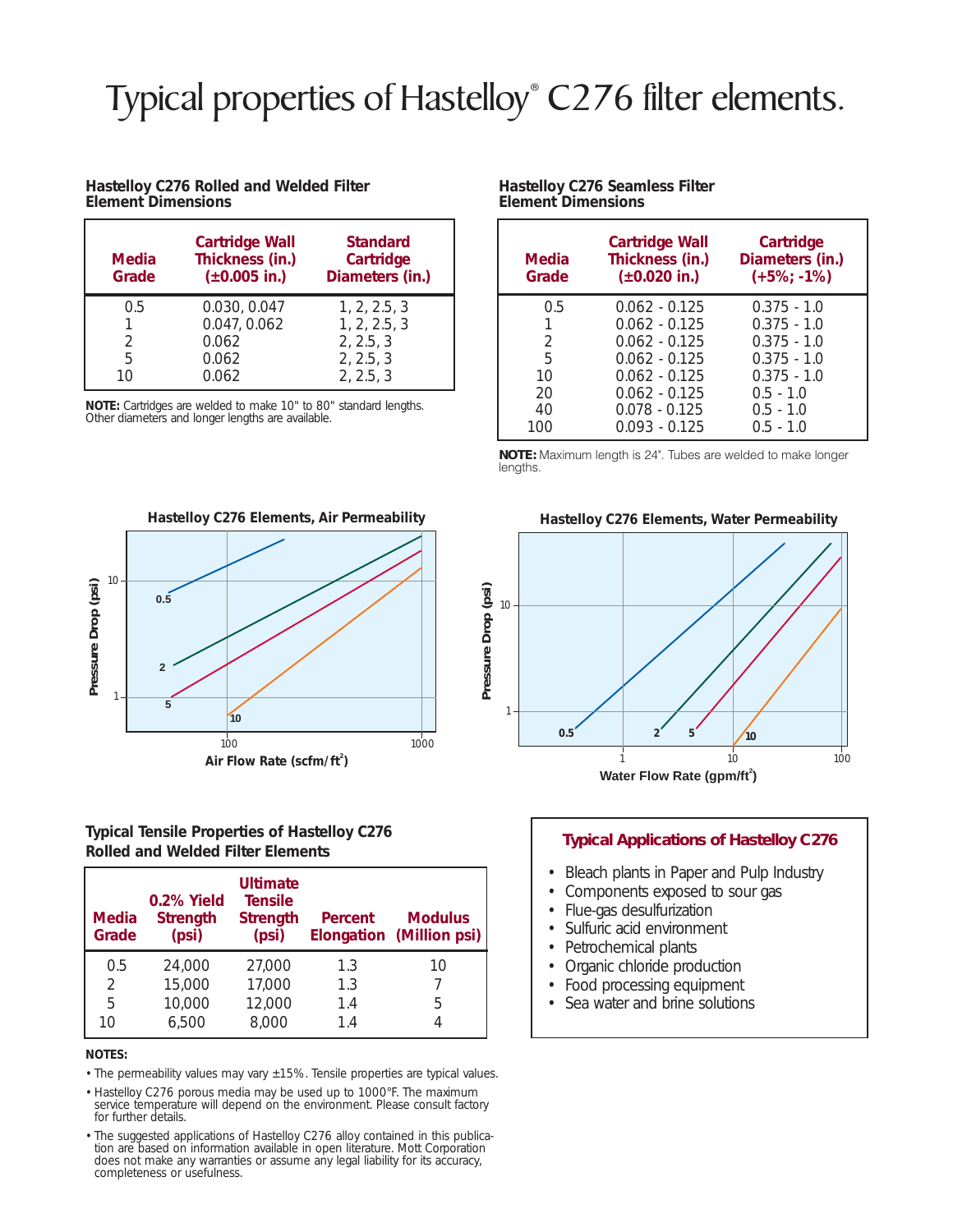# Rolled and welded porous metal 1" diameter PDS elements.

Mott Corporation has developed a precision thin media originally for use as porous demineralizer septa (PDS) (0.028" thick) that is rolled and seam welded into 1" diameter cylindrical elements. The unmatched *uniformity of permeability* of Mott media provides excellent filtration performance. This feature is most important in precoat applications, such as with demineralizer resins for boiler feed water. Uniform precoat is assured, providing optimum cycle life. In actual experience at a nuclear power plant, Mott PDS elements had a 10 times longer cycle life than that of a competitive media.

Type Q17–1" Diameter Element Flanged Tube Sheet Mount O-Ring Seal PDS Media 316L Stainless Steel Porous Media 304 Stainless Steel Hardware



#### **Tube sheet construction.**

Hole for Element – 1.070" +0.010/0.000 diameter. 0.015" x 45° chamfer maximum. Tube sheet surface for O-Ring seal, 1.5" diameter around element hole to be 125 RMS or better.

The standard mounting is an O-Ring seal flange, designated as -Q17-. Elements are top loaded and secured into the tube sheet by a hold down plate (see Tube Bundle Assembly below). PDS elements provide a reliable, lightweight alternative to 1" diameter heavy wall seamless tube elements.

## **O-Ring seal material.**

Neoprene *Teflon*® Viton Buna-N Ethylene Propylene (EPDM) Silicone Kalrez® *Teflon*® Encapsulated Viton

## **Tube bundle assembly.**

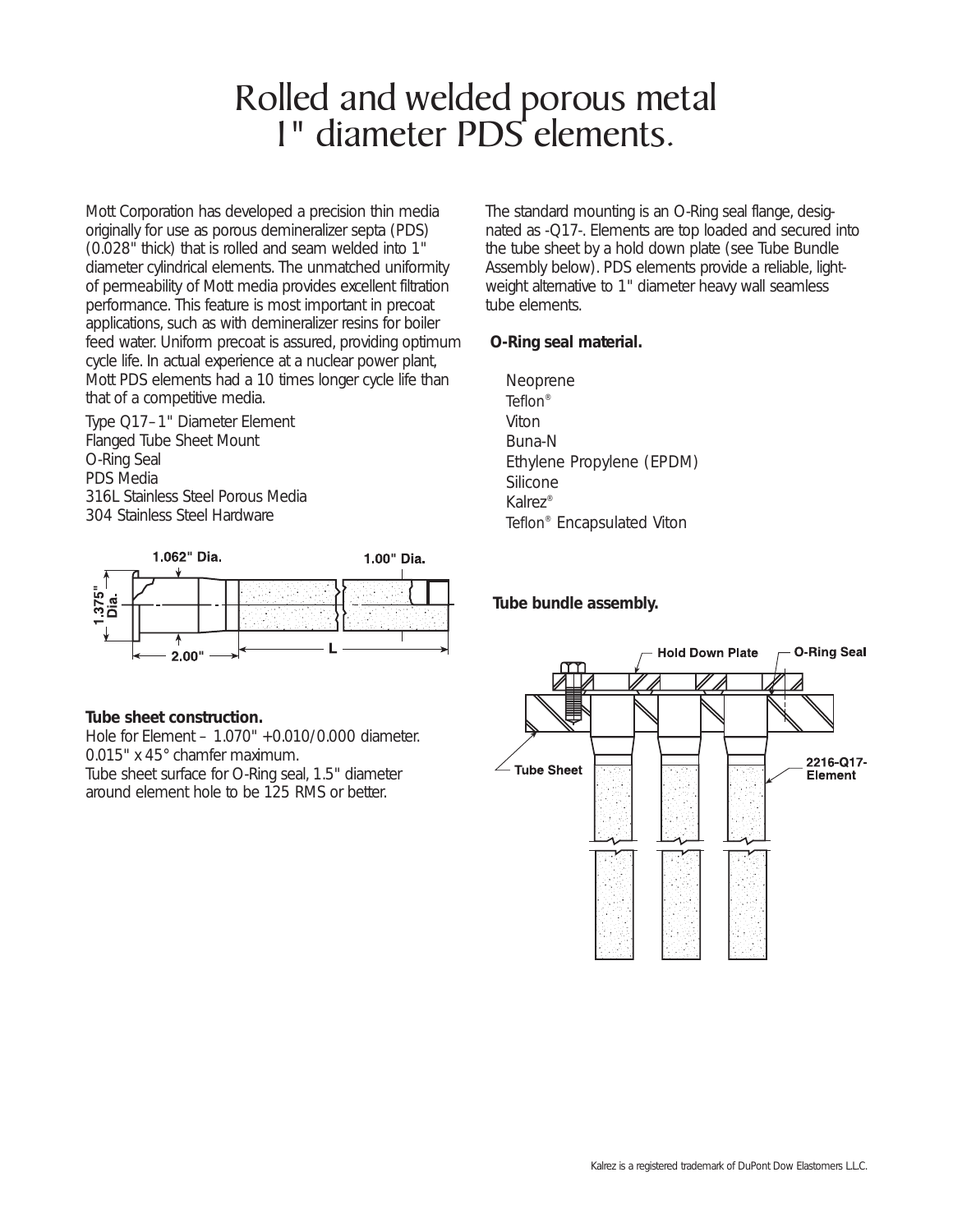# The cleaning of Mott porous metal filter elements.

Cleaning of Mott porous metal filter elements can be accomplished in two ways: *in situ* (in place) cleaning or *removal* of elements from their housings for cleaning.

*In situ* cleaning in liquid/solids systems can be accomplished by backwashing and, in gas/solids systems, by blowing back. In either case, if the filtration processes are designed to operate within specific parameters, the systems will provide extended on-stream life with effective solids recovery. The backwash or blowback methods are specific to each application, and can offer many process options. In addition, *in situ* chemical cleaning can be done using solvents or detergents, followed by rinses with a fluid compatible with the process.

Cleaning filter elements by removing them from the system can be done by several methods: Chemical cleaning with compatible solvents, ultrasonic cleaning of insoluble solvents and controlled temperature/atmosphere fluid bed cleaning. Multiple cleanings of Mott porous metal elements is common.

*Do not mechanically clean porous metal elements.* Wire brushing, scraping, sand or glass bead blasting can smear the pores and close off the porous media.

#### **Chemical cleaning of porous elements.**

Chemical cleaning follows a logical sequence. First, determine what contaminants are present in the filter. Next, determine the chemical agents that will dissolve these contaminants (without dissolving or attacking the porous metal). The chemical agents compatible with 316L stainless steel porous media include, but are not limited to:

- Water at any temperature
- 15% nitric acid at up to 150°F
- 20% caustic up to 212°F
- Alcohols
- Acetic acid
- Acetone
- Ammonia
- Organic solvents
- Methylene chloride
- Industrial cleaners such as Oakite 31 or Sonicor #103 (to remove grease)
- Solvents and detergents

Soak the elements in the chemical agent as required, flush with clean, filtered water or other compatible fluid, blow out with clean air or steam. Two chemical agents may be required, such as 15% nitric acid to remove iron oxide and 20% caustic to remove aluminum particulate, with a water flush between soaks.

#### **Other methods of cleaning porous metal media.**

To remove inert or insoluble solids from porous metal elements, ultrasonic cleaning is an effective process. The fluid medium usually contains a detergent for maximum removal efficiency. It is recommended that ultrasonic transducers provide at least 60 watts per gallon of fluid in the ultrasonic bath. Cleaning may require from 10 to 60 minutes. Optimal results are obtained when the cleaning solution is flowed through the element in the reverse direction during ultrasonic cleaning.

For elements used for gas/solids service, it is necessary to bake the elements in an oven at 300°F to 400°F after cleaning to ensure that all moisture is removed from the elements.

Controlled atmosphere fluid bed cleaning is a very specialized process. Manufacturers of fluid bed cleaning equipment should be contacted to discuss the specific cleaning requirements.

#### **Evaluation of cleaning effectiveness.**

To evaluate the effectiveness of cleaning and the integrity of the filter elements, it is necessary to air flow test, and leak and/or bubble point test the elements after cleaning. For post-cleaning evaluation to be meaningful, new elements should be serialized and "base lined", with air flow and bubble point data recorded before they are put into service. This provides a basis for comparison and evaluation.

Air flow testing determines the differential pressure through the media at a given air flow, usually set at 2 scfm/ft<sup>2</sup>. After cleaning, the differential pressure at the same air flow may be only slightly higher than the "base line" value; a 10-15% increase is generally accepted as clean. A significantly higher differential pressure indicates ineffective cleaning. A second cleaning may be required.

Bubble point testing, or leak testing, is a measure of integrity of a filter element or cartridge. Bubble point testing is the determination of the actual bubble point or "first bubble" of an element. Leak testing determines whether there are any "leaks" in an element at a pressure below the minimum bubble point for the particular porous media being tested. Each Mott filter grade has a specific bubble point range which is used as the basis for bubble point or leak tests.

Another factor for evaluating filter cleaning is weight, "before and after". Record the weight of the new element on a precision scale and the weight of the element after cleaning and drying to determine the effectiveness of the cleaning. A higher weight indicates contaminants have remained in the filter media. Lower weight could indicate weight loss due to corrosion. The same weight indicates that the filter is free of contaminants.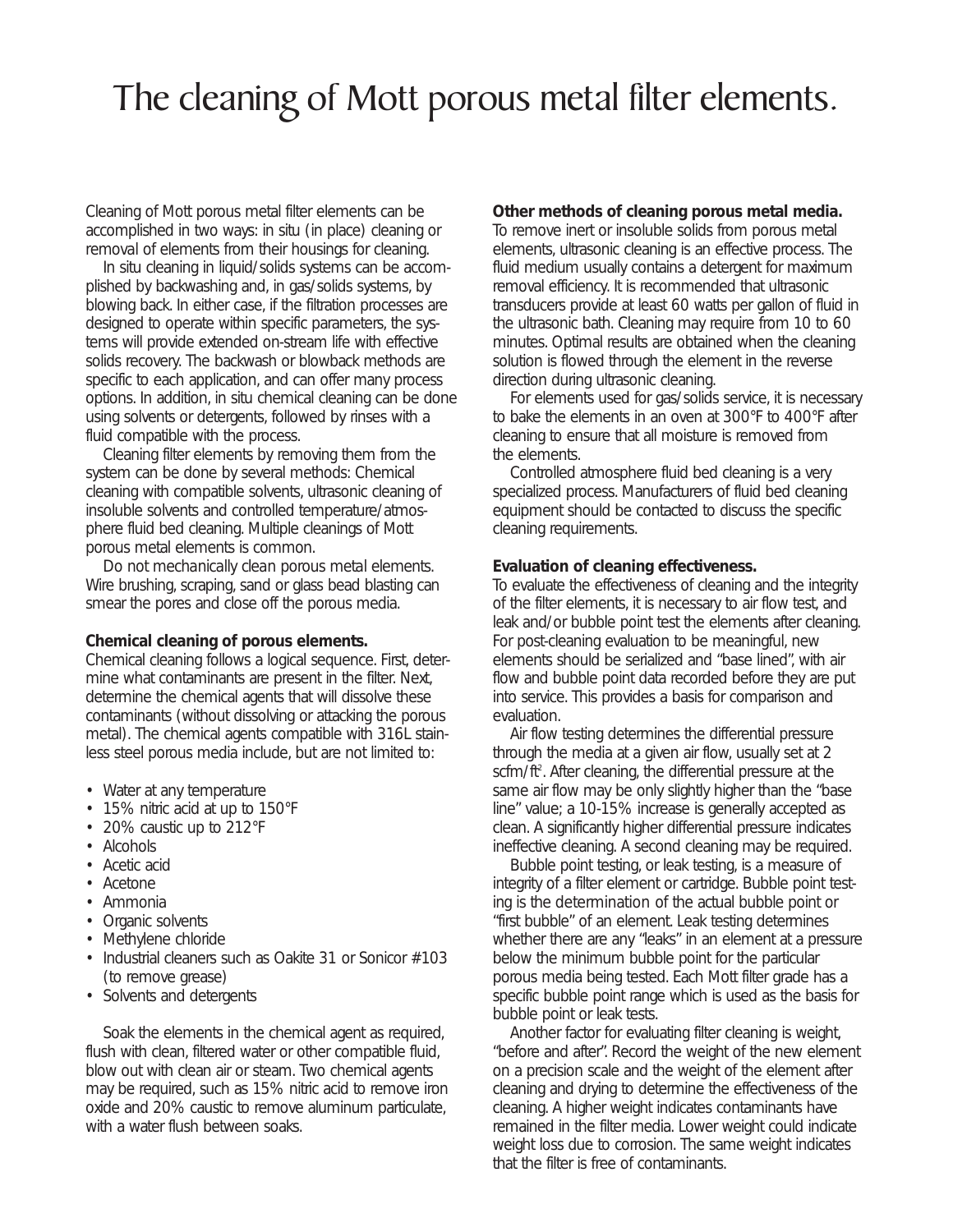# Typical applications for Mott porous metal filter elements.

# Mott can be your Solution Provider.

This applications list is a quick review of the varied uses that have been developed for Mott precision porous metal filter elements. Use this list as a handy reference, coupled with the unique design properties of porous media, to see how Mott products can solve problems for you.

Mott porous media and metal filter elements are widely used in a range of industries:

# Chemical/Petrochemical

- Corrosive liquids and gases
- Air, nitrogen, carbon dioxide, argon, helium, ammonia
- Process steam
- Oxygen (filters cleaned for  $O<sub>2</sub>$  service)
- Solvents, ketones, esters, amines, liquid hydrocarbons, polymers
- Feedwater and make-up water
- High-temperature liquids, gases
- High-pressure ethylene gas
- Cryogenic fluids
- Ethylene glycol
- Catalyst retention, fluid bed reactors
- Catalyst recovery, slurry phase reactors
- High-efficiency solids recovery or liquid recycling

# **Refinery**

• Filtration of FCCU slurry oil

# **Electronics**

- Filtration of oxide slurries for magnetic tapes
- Filtration of ink for high-speed printers

# Pollution control/Monitoring

- High-temperature stack gas sampling
- Probe filters for gas and liquid analysis
- Sampling filters for gas and liquid chromatography
- Wastewater and process effluent filtration

# Food/Beverage

- Oxygen stripping
- Aeration
- **Carbonation**
- **Hydrogenation**
- **Clarification**
- Flotation
- Vacuum molds
- Process steam filtration
- Catalyst recovery from hydrogenation reactors
- Polishing of syrups, liquors and other liquids
- Sparging (gas/liquid contacting)
	- Nitrogen sparging for Dewatering oil Deoxidizing wines and other products Bulking mayonnaise and salad dressings

# Power generation

- Porous metal septa for powered resin filter/demineralizers
- Condensate polishing